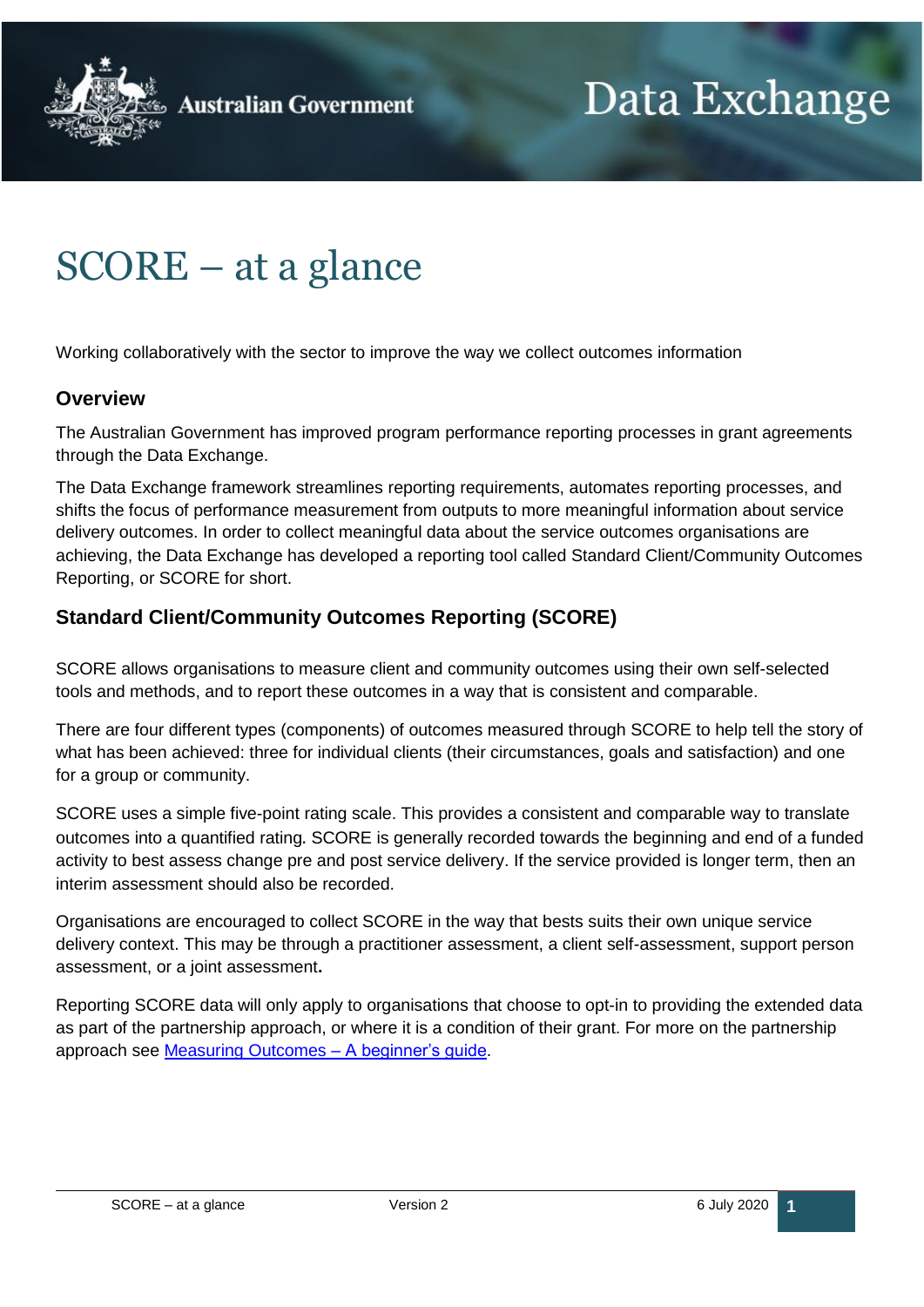# **How SCORE works in practice**

The four SCORE components are linked to standard domains to make it easy to compare outcomes across client facing programs.

- The **Client Circumstances** SCORE is linked to eleven outcome domains where changes are sought for clients of funded programs:
	- o physical health
	- o mental health, wellbeing and self-care
	- o personal and family safety
	- o age-appropriate development
	- $\circ$  community participation and networks
	- o family functioning
	- o financial resilience
	- o employment
	- o education and skills training
	- o material wellbeing and basic necessities
	- o housing.
- The **Client Goal** SCORE is linked to six goal domains which measure the extent of achievement of a client's individual goals:
	- o changed knowledge and access to information
	- o changed skills
	- o changed behaviours
	- o empowerment, choice and control to make own decisions
	- o engagement with relevant support services
	- o changed impact of immediate crisis.
- The **Client Satisfaction** SCORE relates to three key domains about a client's perceptions of the responsiveness and value of the service received:
	- o the service listened to me and understood my issues
	- o I am happy with the services I have received
	- o I am better able to deal with issues that I sought help with.
- The **Community** SCORE is linked to four domains where changes occur for a group or a community:
	- o knowledge, skills, attitudes and behaviours for a group of client or community members participating in the service
	- $\circ$  knowledge, skills and practices within organisations that the service works with
	- $\circ$  community structures and networks to better respond to the needs of targeted clients and communities
	- o social cohesion.

The type of outcome domain that will be relevant will depend on the context of the program. With this in mind, organisations only have to report against the domain in each SCORE component that they think is most relevant. Organisations have the option of reporting on one or more additional domains if they consider these important.

Go to [Data Exchange Protocols](https://dex.dss.gov.au/document/81) for more practical details on how to apply SCORE.